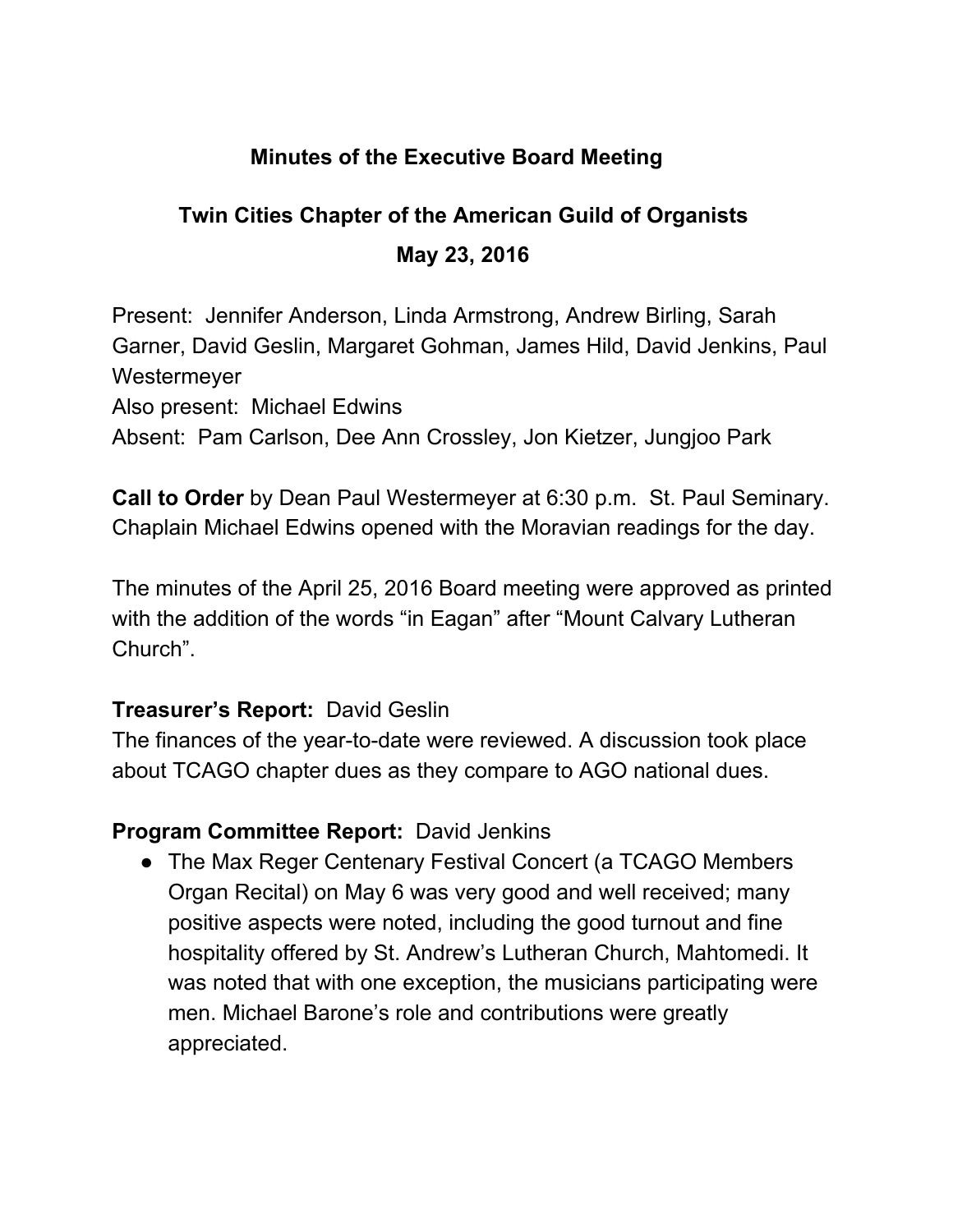- Dean Paul Westermeyer attended the musical tribute to Robert L. Kendall on May 7 at St. John the Evangelist Episcopal Church, St. Paul.
- TCAGO fall opening event: September 25 at 4:00 p.m. at House of Prayer Lutheran Church in Richfield. Chad Winterfeldt from Gustavus Adolphus College will participate along with a choir and brass group from Gustavus.
- Historical Concerns committee: status remains the same.

## **Dean's Report: Paul Westermeyer**

- Newly elected to the TCAGO Executive Board are: Kalle Akkerman, David Fienen and Nancy Lancaster.
- He mentioned learning of several TCAGO members who wish to serve as volunteers and will call Registrar Jane Nienaber to learn more about a possible list of volunteers. A discussion took place about the online membership form and it was agreed that this should probably be modified to include a section to indicate willingness to volunteer, and also a section where members may make an additional financial contribution.
- Dean Westermeyer led a discussion about the June 27 Board meeting which will be a potluck at Mount Olive Lutheran Church, Minneapolis. The Board will recognize and thank outgoing Board members and welcome incoming Board members. The meeting will also include the viewing of the new video of the Glatter-Götz/Rosales organ at Augustana Lutheran Church, West St. Paul: *A Guide for Organ Committees.* Michael Edwins shared details about the hospitality that Mount Olive will offer. Dean Westermeyer will email the newly elected board members about this June 27 meeting.
- A discussion of Committee listings, that is, making the Pipenotes listings and the Operating Procedures match and be consistent was postponed and will be discussed at a future meeting.